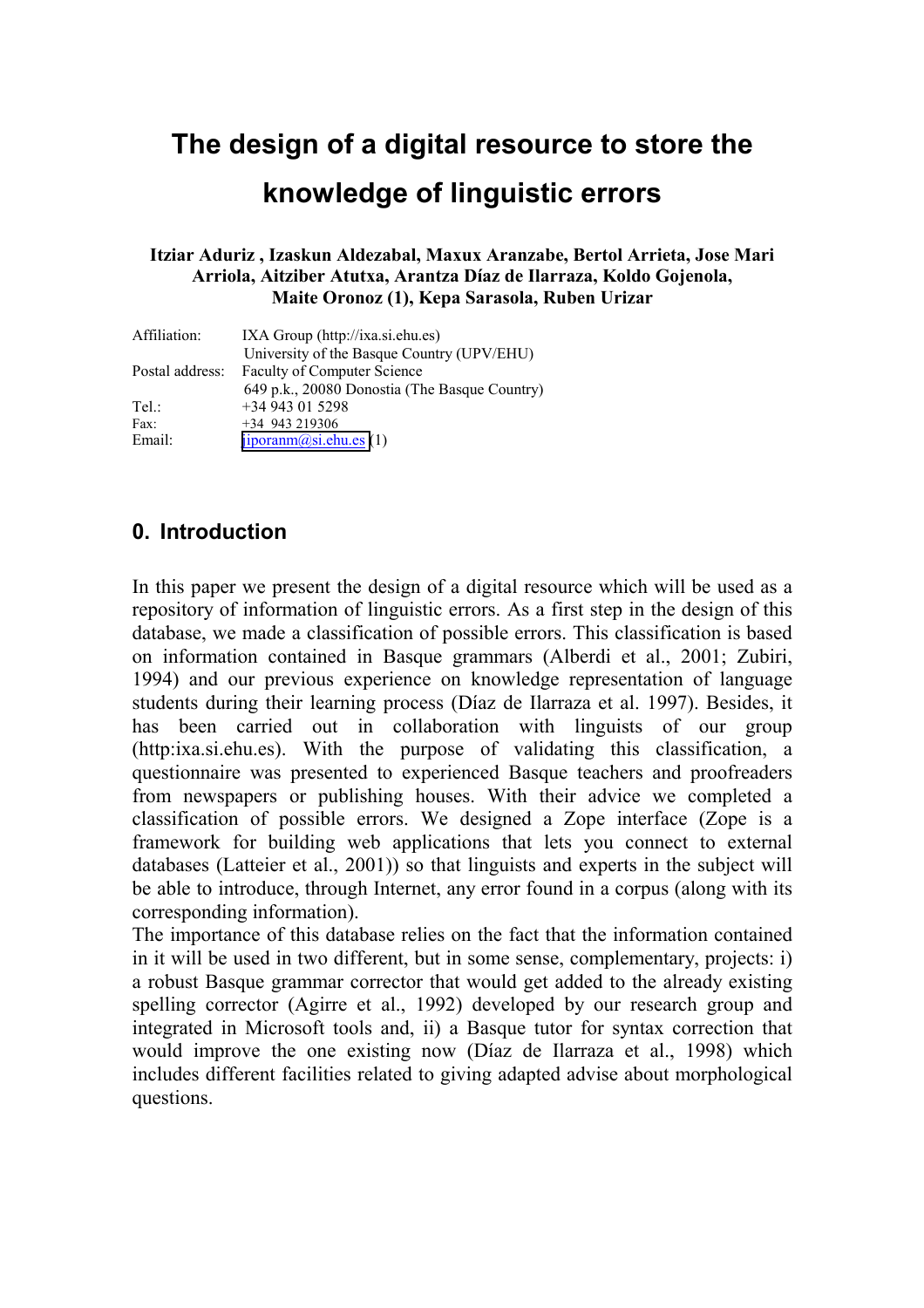### **1. Classifying the errors**

 As mentioned, in order to make a thorough classification of the mistakes users might make, we used as a basis a set of Basque grammars, our previous experience in error classification (Maritxalar 1999) and followed the advice of some linguists in our group. Besides, we contrasted our classification with other works on error typology (Becker et al., 1999).

This way, we obtained a classification in which all errors were divided into five main categories:

- Spelling errors
- Morphological, syntactical or morphosyntactic errors
- Semantic errors
- Punctuation errors
- Errors due to the lack of standardisation of Basque

Each category was subcategorised so as to make a classification as detailed as possible.

## **2. The questionnaire**

Our error classification is focused on Basque. It must be taken into account that, as the standardisation of Basque started in the late sixties, it has not been yet completed. The Basque Language Academy (Euskaltzaindia) publishes periodically rules for the standardisation of the language but they do not cover all its aspects. So, sometimes it is difficult to decide whether a given structure may be considered standard or not.

All these characteristics made more difficult to create a proper error classification in Basque. Therefore, as we assumed that learners of Basque and language professionals do not make the same mistakes and with the same frequency, we prepared a questionnaire in which experienced Basque teachers and proofreaders were asked about two aspects. We wanted to know if all the errors we considered were actually errors and, if this was the case, which was their frequency of occurrence in the kind of texts they usually work with. In the near future, we intend to continue implementing rules (Gojenola et al., 2000) for the detection of errors starting with those ranked with the highest frequency in the questionnaire.

### **3. The error database**

We carried out the design of the database with two objectives in mind: to be open and flexible enough (this will allow the addition of new information), and user friendly (the interface for human users has to be designed as an easy-to-use tool). We designed a simple, standard database to collect errors of the different types mentioned in point 1. The database will allow anybody with permission to do so, to update the database using network technology.

The database is composed of four entities: error, category, text and correction. In the entity named 'error', we store, among other things, the following technical information: whether the error is automatically detectable/rectifiable, and in such case, which is the most appropriate tool to detect/correct it. Some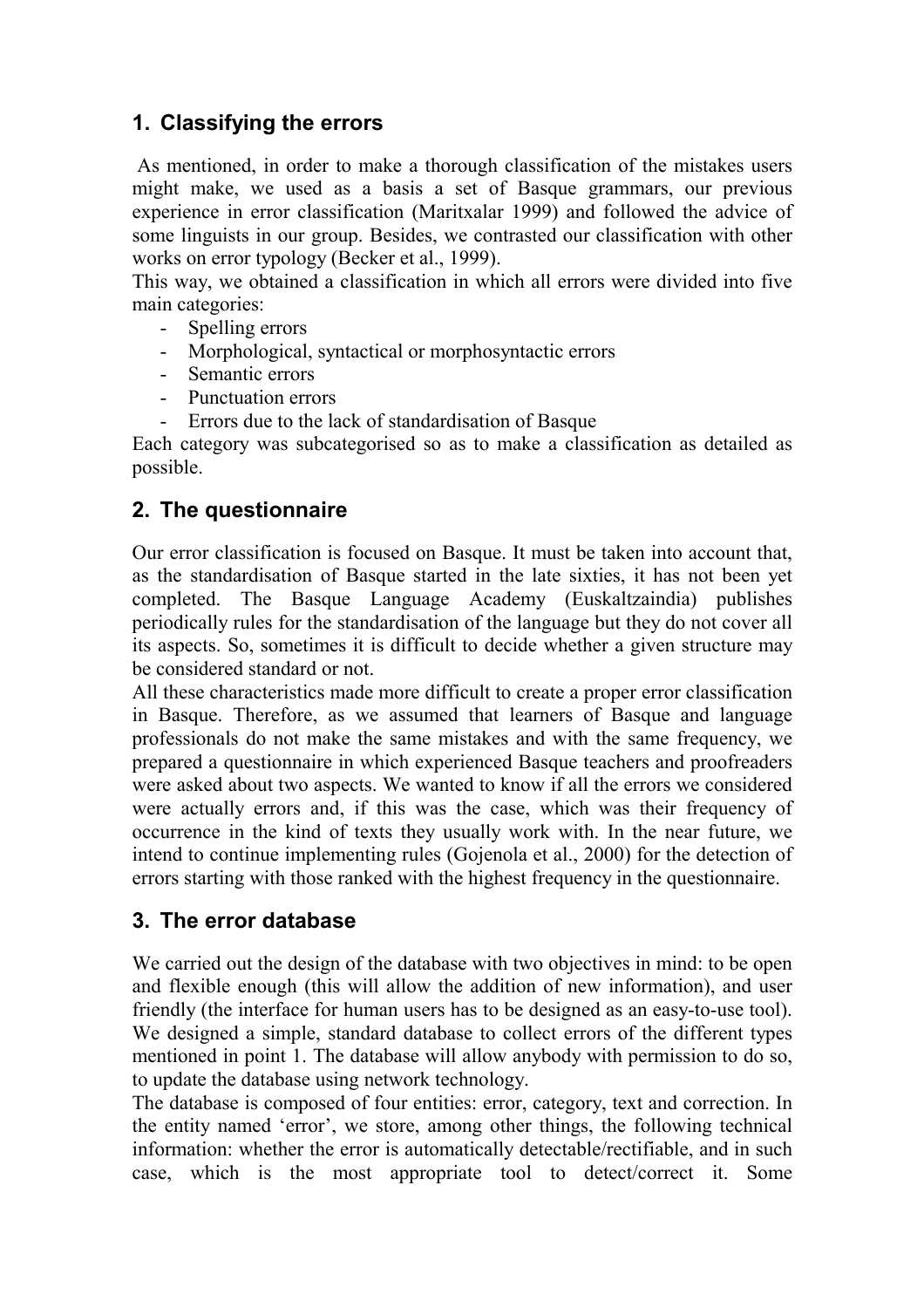psycholinguistic information is stored too: the level of language knowledge where errors occur and the level of language knowledge where errors are supposed to be corrected. This psycholinguistic information will be used to improve a computer-assisted language-learning environment developed in our group. Depending on the students' language knowledge level, the system will give advice and correct or not the error.

We also specify the origin of the error (e.g. influence of Spanish) and the possible cause of it. For each occurrence of the error in each sentence, an attribute with a value ranging from 0 to 5 indicates to which extent we are sure that it is really an error in this context. A given word or structure might be always considered an error or it might be considered an error just in some given contexts (e.g. "The bread ate John" might be correct in poetry).

#### **4. Conclusions and future work**

This work presents how experts' knowledge can be used to improve a classification of errors and how these errors could be encoded in a database. For the future, we intend to fill this database using network technologies. With this information we will continue implementing syntactical patterns for the detection of the most frequent errors. We also intend to use the information encoded in the database to construct a grammar checker. This grammar checker will be adapted to complete an intelligent computer-assisted language-learning environment for Basque (Díaz de Ilarraza et al., 1998).

#### **Bibliography**

[Agirre E., Alegria I., Arregi X., Artola X., Díaz de Ilarraza A., Maritxalar M., Sarasola K., Urkia M.]

**"Xuxen: 1 Spelling Checker/Corrector for Basque based in Two-Level Morphology"** 

Proceedings of ANLP'92, 119-125, Povo Trento, 1992.

[Alberdi X., Sarasola I.] **"Euskal estilo libururantz. Gramatika, estiloa eta hiztegia"**  Euskal Herriko Unibertsitateko argitalpen zerbitzua. Bilbo. 2001.

[Becker M., Bredenkamp A., Crysmann B., Klein J.] **"Annotation of Error Types for German News Corpus"** *Proceedings of the ATALA workshop on Treebanks*, Paris. 1999.

[Díaz de Ilarraza A., Maritxalar A., Maritxalar M., Oronoz M.] **"Integration of NLP Tools in an Intelligent Computer Assisted Language Learning Environment for Basque: IDAZKIDE"** *Proceedings of Natural Language Processing and Industrial Applications* Moncton, Canada. 1998.